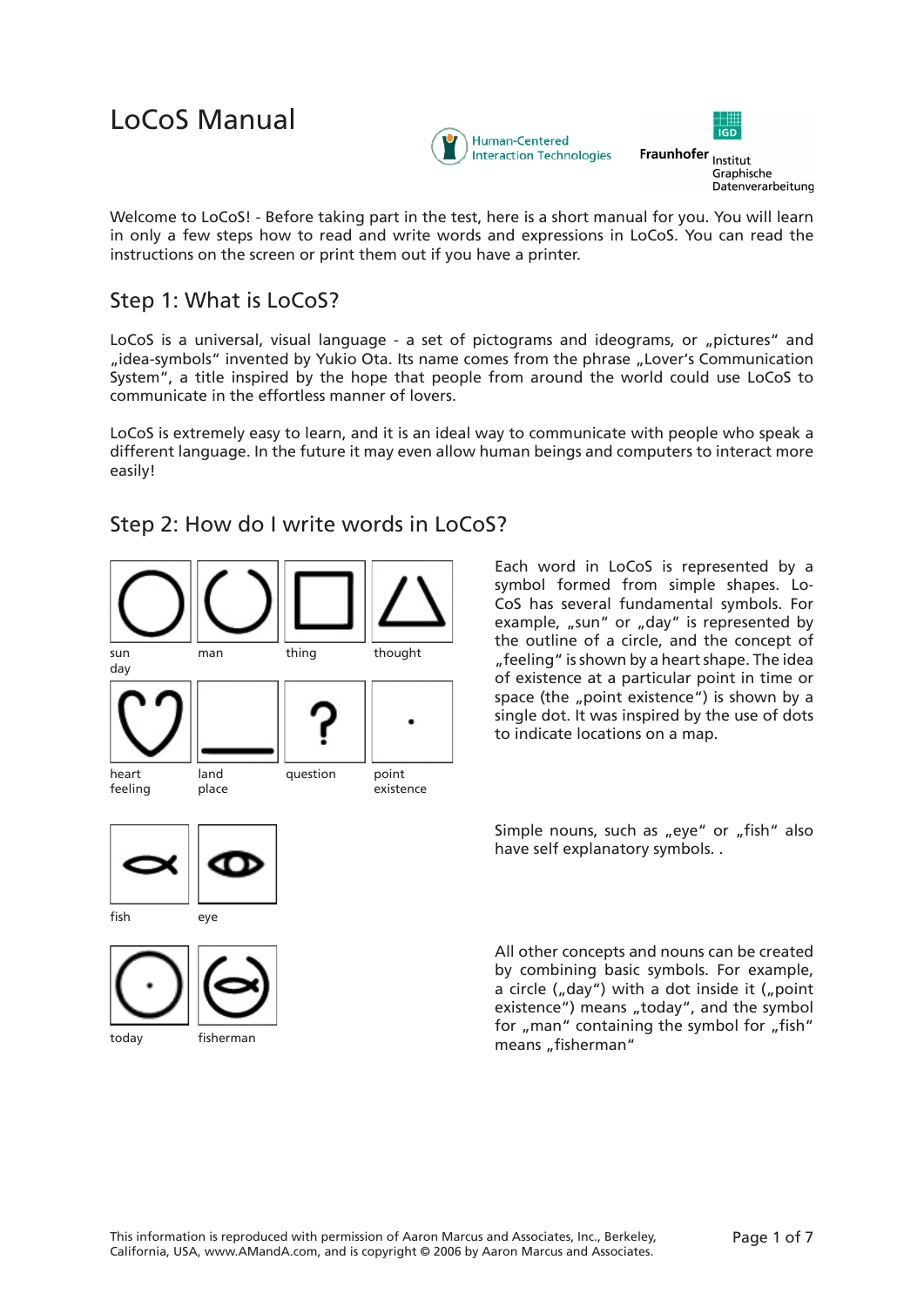#### Step 3: How do I write an expression in LoCoS?



see





saw probably will see



Usually, three rows: That fisherman (subject) will come back (verb) from the sea (object) today.

To write an useful expression, we need to use verbs. A horizontal bar has the verb form of "do". All nouns become verbs when they are placed to the right of the bar.

Past and future tenses of the verb are indicated by using a dot ("point existence") with the bar - a dot on the left end means past, a dot on the right end means future. For example, different combinations of a bar and a dot to the left of the symbol for "eye" create the various tenses of the verb "to see".

Complete LoCoS expressions, which are equivalent to sentences, are usually formed by three rows of symbols. They are always read from left to right. The main contents are placed in the center row. Symbols in the top and bottom rows act as adverbs and adjectives respectively.

Within the test this rule is simplified as demonstrated below: only one row is used. Describing words (f.e. adverbs and adjectives) should be added right in front or after the word to which they belong to. The word order remains the same: subject + verb + object.



Within the test, only one row: That fisherman (subject) will come back (verb) from the sea (object) today.



To the left and below you find some more sample expressions. The English meaning is listed below each expression.

This is a house.





Where is the entrance? We must go to the church.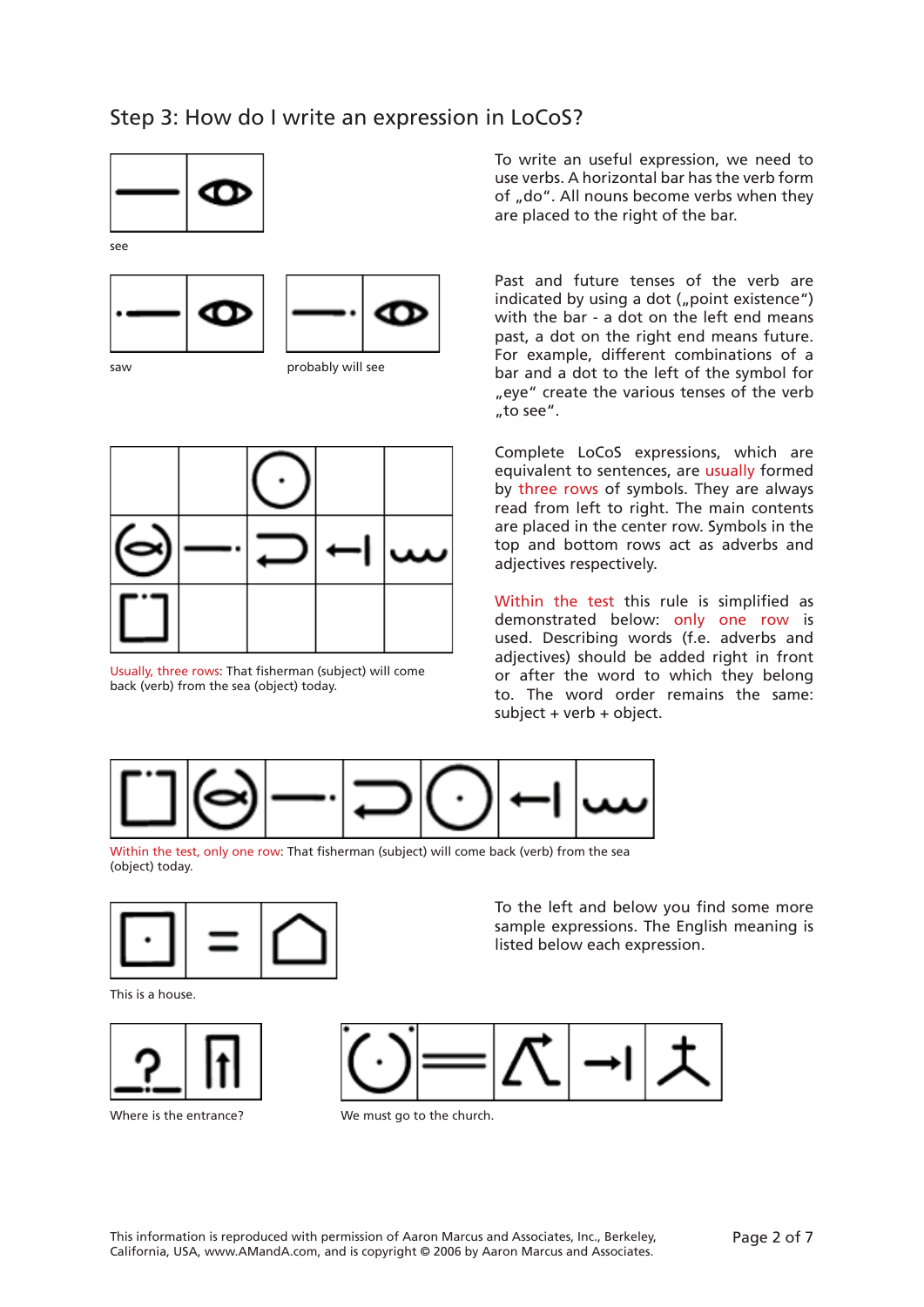

You and I saw a beautiful rainbow.



This morning the postman brought an enjoyable letter from my hometown.

### FAQ: Can I speak LoCoS? How do I write my name in LoCoS?

It is also possible to speak LoCoS or write individual names and proper nouns in LoCoS. Yet, since you will not be asked to do so during the test you will not have to learn how to speak and spell inividual names in LoCoS.

### FAQ: Who is Yukio Ota?

Yukio Ota is a distinguished graphic designer and currently professor in the Design Department at Tama Art University in Japan. Born in 1939, he graduated from Tama Art University and subsequently studied at the Venice National Art Institute.

He first proposed the LoCoS language while studying in Italy in 1964, and has spent over thirty years developing the system. Professor Ota has also designed many public signs and symbols, the most famous being an emergency exit sign. Japanese industry has accepted Professor Ota's exit sign as a national standard, and international organizations are currently considering its use.

Professor Ota has received several design awards, and authored more than a dozen books and numerous articles on pictogram design and symbolic language. He is President of the Japan Society for Science of Signs, Chief Director of the Sign Center of Japan, and serves as a member of the International Organization for Standardization (ISO) committee on graphic symbols.

### LoCoS Mini-Library

Would you like to learn some more LoCoS symbols? Below you'll find a mini-library of common symbols and simple expressions which you can make use of and will be at your disposal during the test.

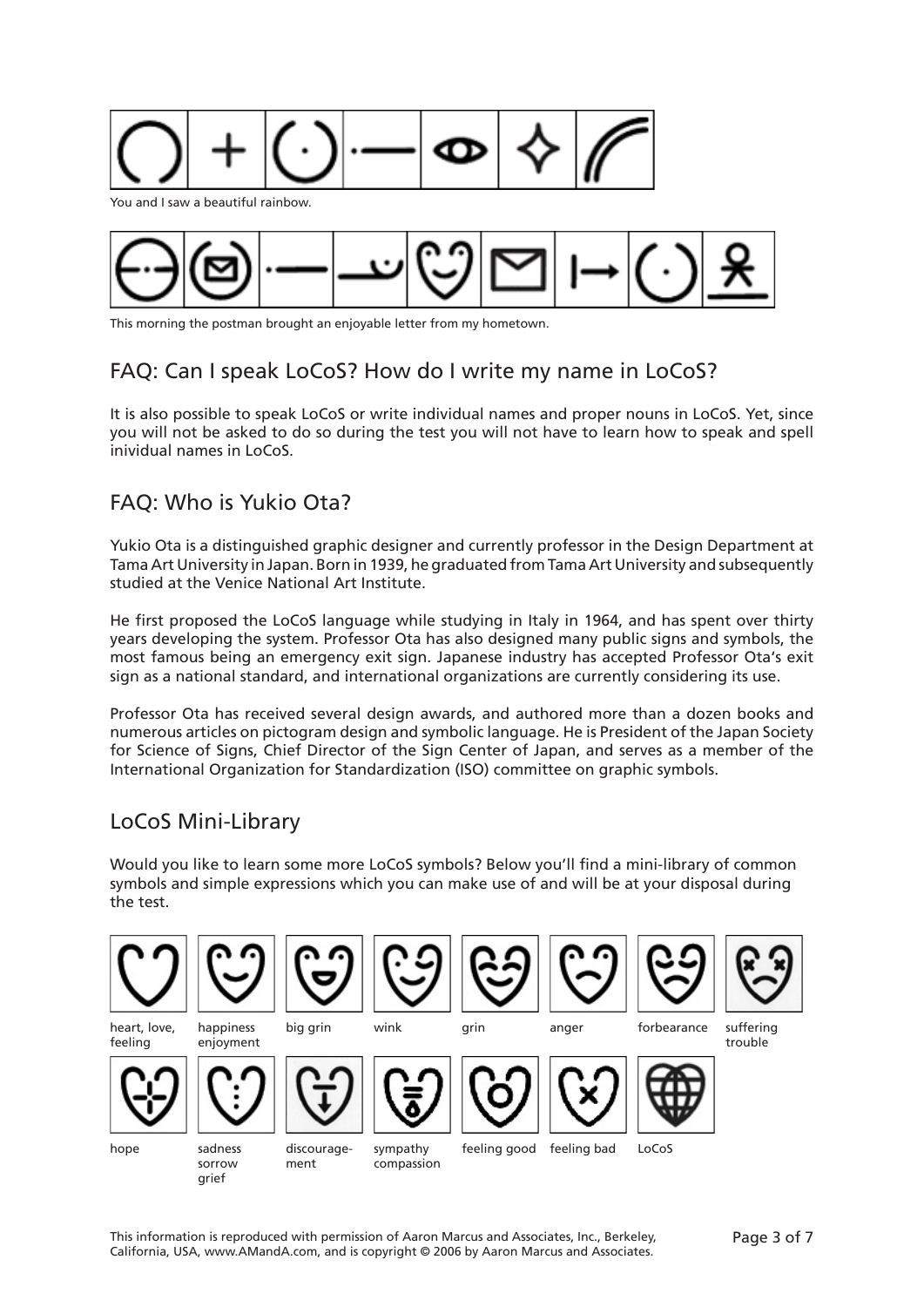

This information is reproduced with permission of Aaron Marcus and Associates, Inc., Berkeley, California, USA, www.AMandA.com, and is copyright © 2006 by Aaron Marcus and Associates.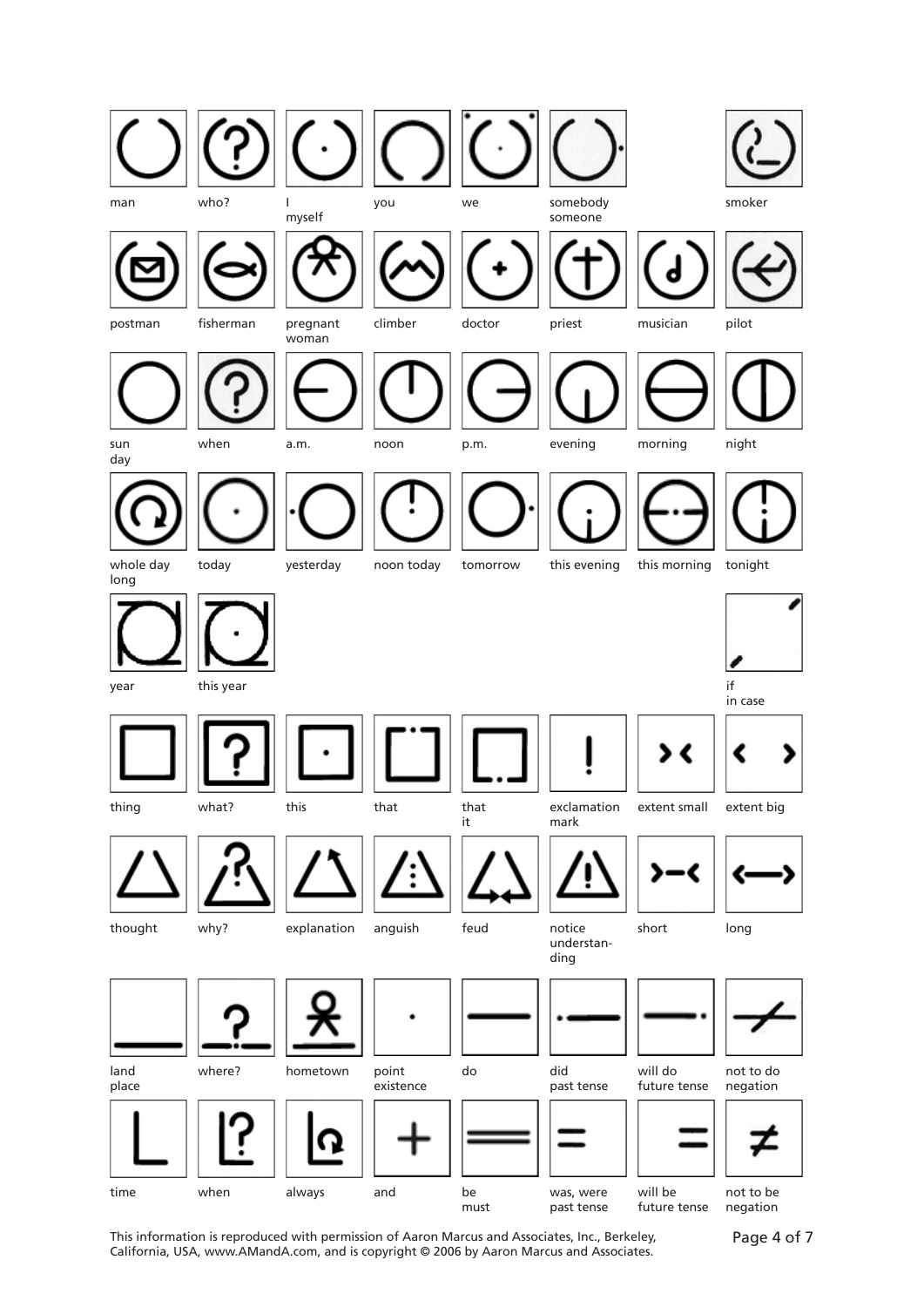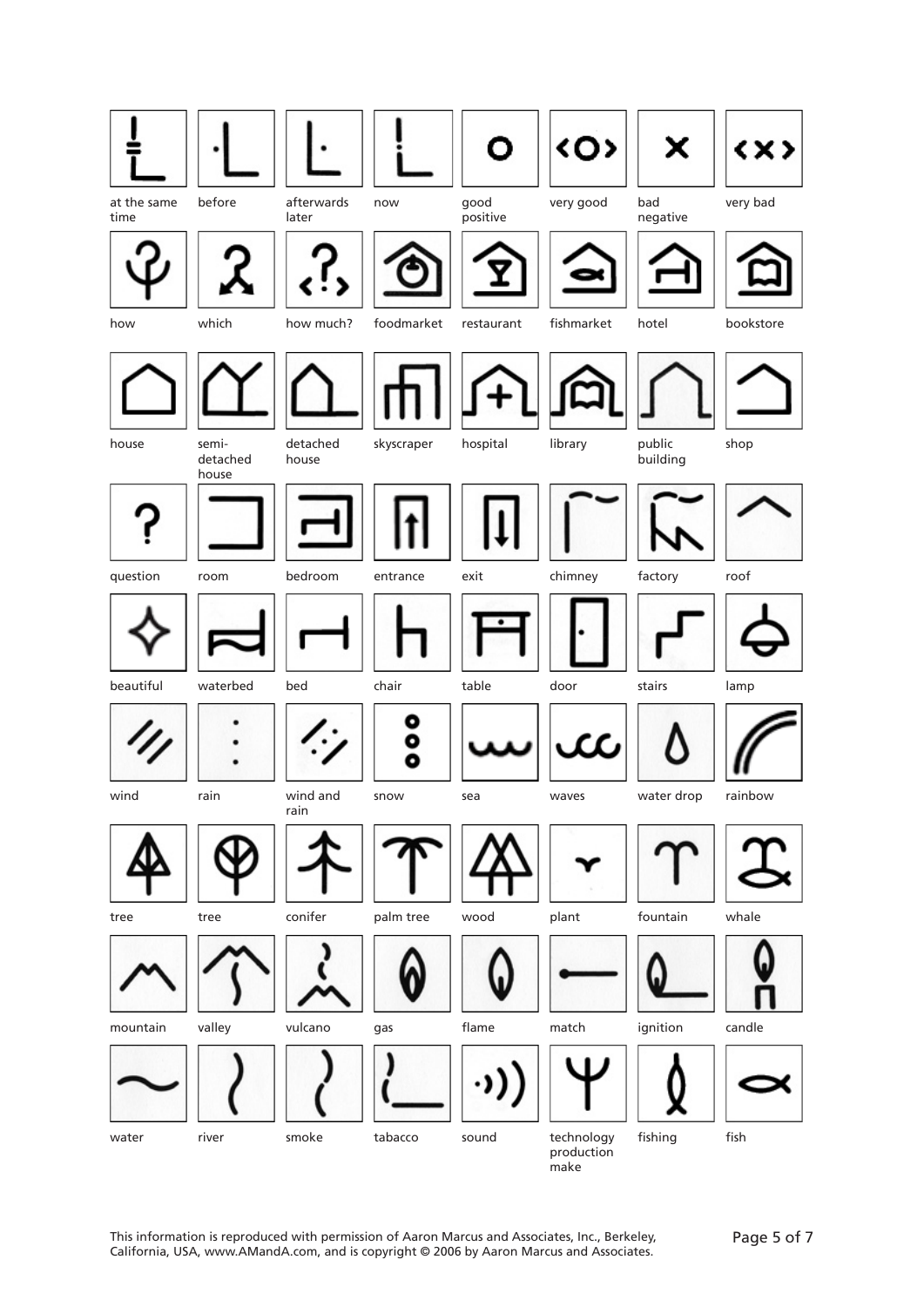